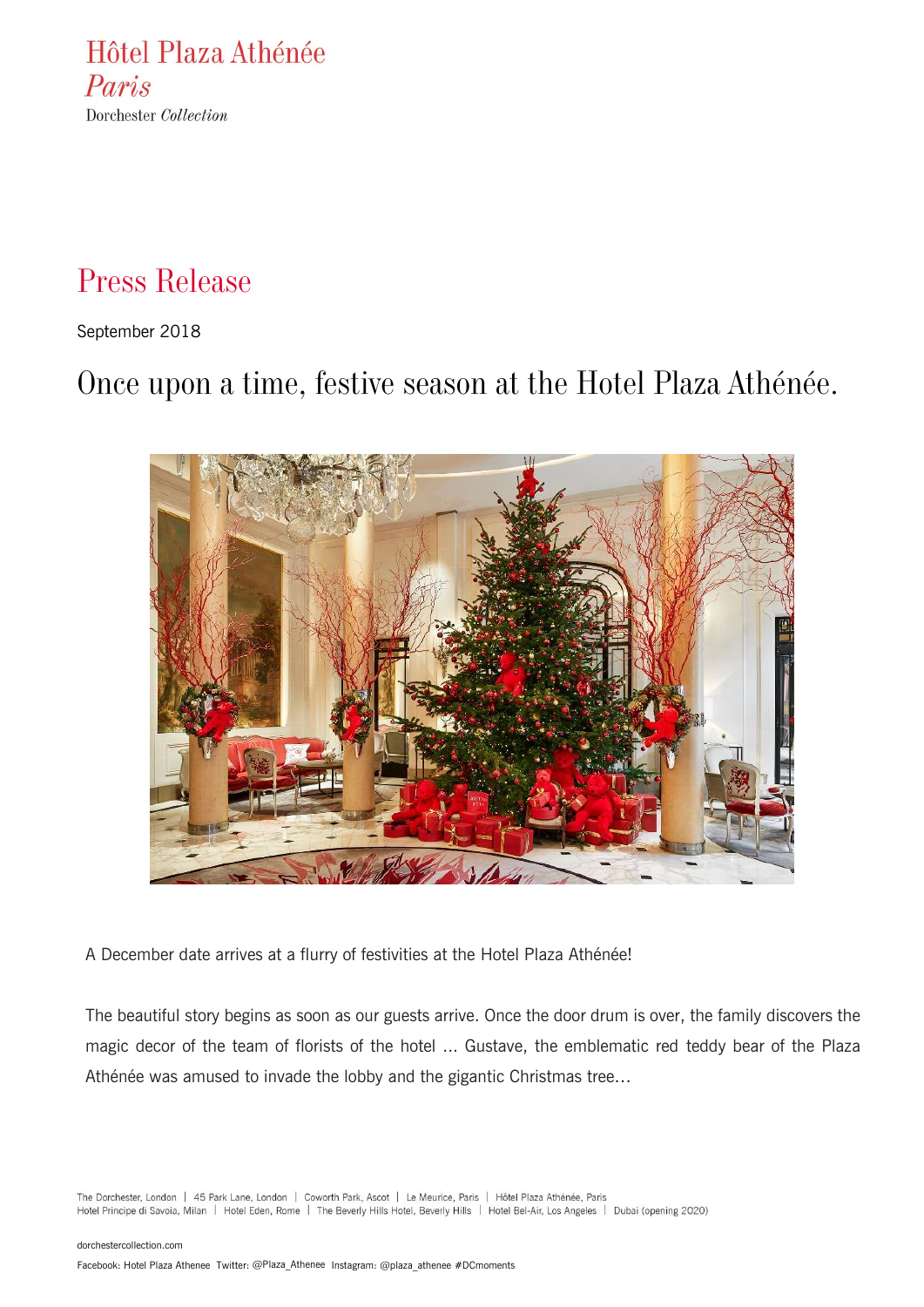## Hôtel Plaza Athénée Paris

Dorchester Collection

Once settled in their apartment\*, the children will find their own Christmas tree in the lounge, decorated by the hotel's florists….. Then, from the windows, they'll be able to see the amazing ice rink, waiting just for them!



\**available only in suites*

## **From the end of November, the ice rink takes place in La Cour Jardin**

Focused primarily on guests of the hotel and surrounded by a forest of lighted fir trees and a cabin housing all the necessary for skating, a 100 square meters ice rink welcomes children from 5 to 12 years, who can indulge in any sliding safety - in the presence of a teacher who can even teach them a lesson! A giant advent calendar, full of surprises is also available for them

*From November 22nd. From Wednesday to Sunday, from 3pm – 7pm and every day during the holidays.*





## **The Christmas Party at the Relais Plaza - Monday, December 24th, 2018**

The magic of Christmas begins at the Relais Plaza with a festive menu served in a musical ambiance and a magnificent Art Deco setting... An ideal atmosphere for a very "Parisian" Christmas celebration.

*Menu at 290 €/pers excluding drinks and at 420 €/pers drinks included. From 7pm – Evening wear reservation at 01.53.67.65.97 or Noel.HPA@dorchestercollection.com*

The Dorchester, London | 45 Park Lane, London | Coworth Park, Ascot | Le Meurice, Paris | Hôtel Plaza Athénée, Paris Hotel Principe di Savoia, Milan | Hotel Eden, Rome | The Beverly Hills Hotel, Beverly Hills | Hotel Bel-Air, Los Angeles | Dubai (opening 2020)

#### [dorchestercollection.com](http://www.dorchestercollection.com/)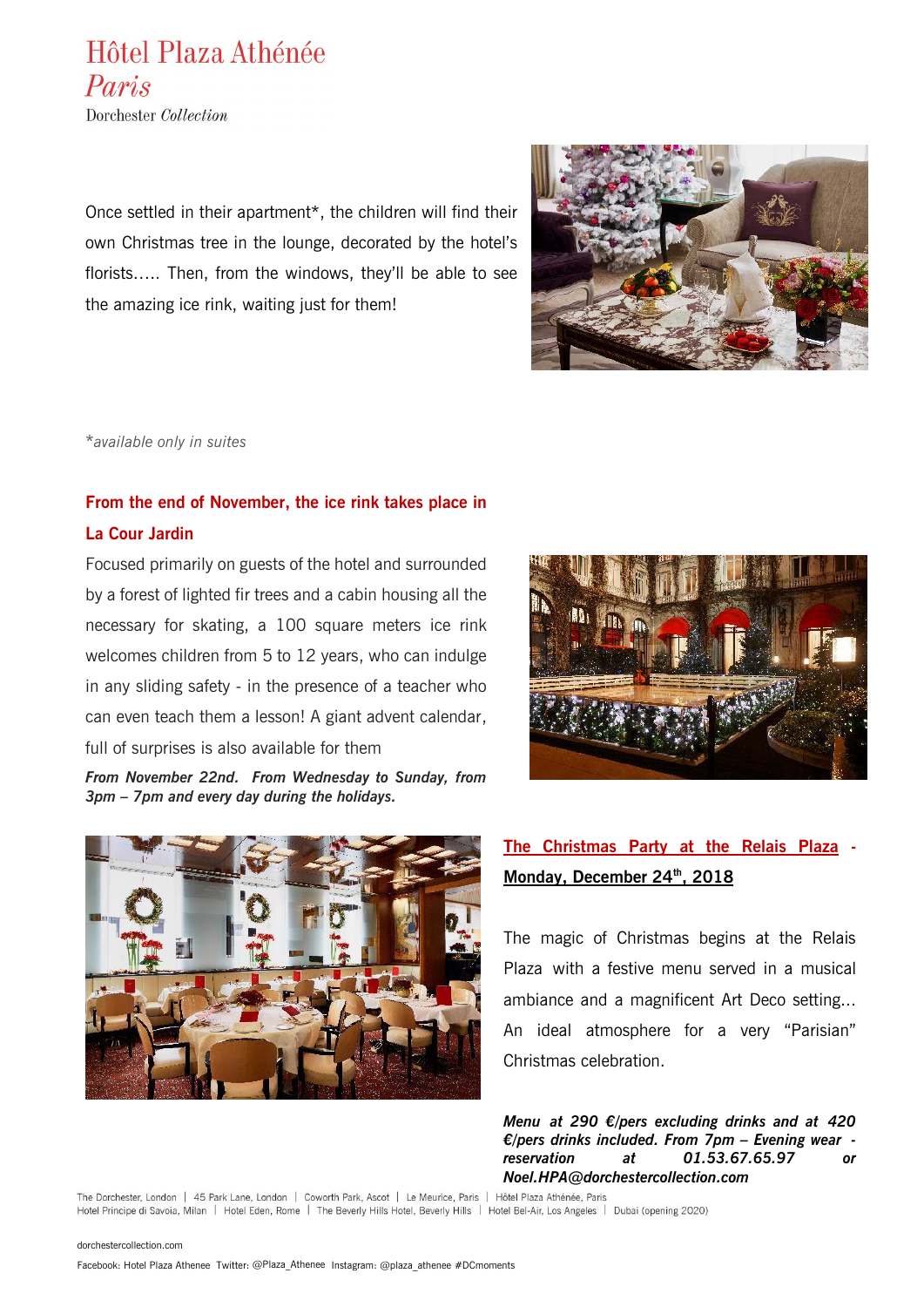Hôtel Plaza Athénée Paris Dorchester Collection

**New Year's Eve - Monday, December 31st , 2018** 

While waiting for the twelve strokes of midnight, the festivities continue in the hotel during New Year's Eve

#### **Alain Ducasse restaurant at the Plaza Athénée**

Alain Ducasse and his team welcome their guests in the cozy atmosphere of the Plaza Athénée dining room, under the 10,000 crystal drops of the chandeliers, for an intimate evening under the sign of Haute Cuisine.

*Tasting menu at 1200 €/pers excluding drinks and at* **1500**  *€/pers drinks included. From 7:30pm – Evening wear. Reservation at 01.53.67.65.00 or mdhADPA.HPA@dorchestercollection.com*



#### **At the Relais Plaza**

In the warm atmosphere of the restaurant, a trio pianist, saxophonist and DJ will accompany you until 2019.

*530 €/ pers. Excluding drinks and 700 €/pers drinks included. From 7pm – Evening wear. Reservation at 01.53.67.65.97 or noel.HPA@dorchestercollection.com*



#### **At the Plaza Athénée Bar**

A trendy, festive ambiance is on the cards for the New Year's Eve party at the Plaza Bar, with music provided by a DJ.

*From 11pm to 3am – table reservation at 01.53.67.65.97 or noel.HPA@dorchestercollection.com*



The Dorchester, London | 45 Park Lane, London | Coworth Park, Ascot | Le Meurice, Paris | Hôtel Plaza Athénée, Paris Hotel Principe di Savoia, Milan | Hotel Eden, Rome | The Beverly Hills Hotel, Beverly Hills | Hotel Bel-Air, Los Angeles | Dubai (opening 2020)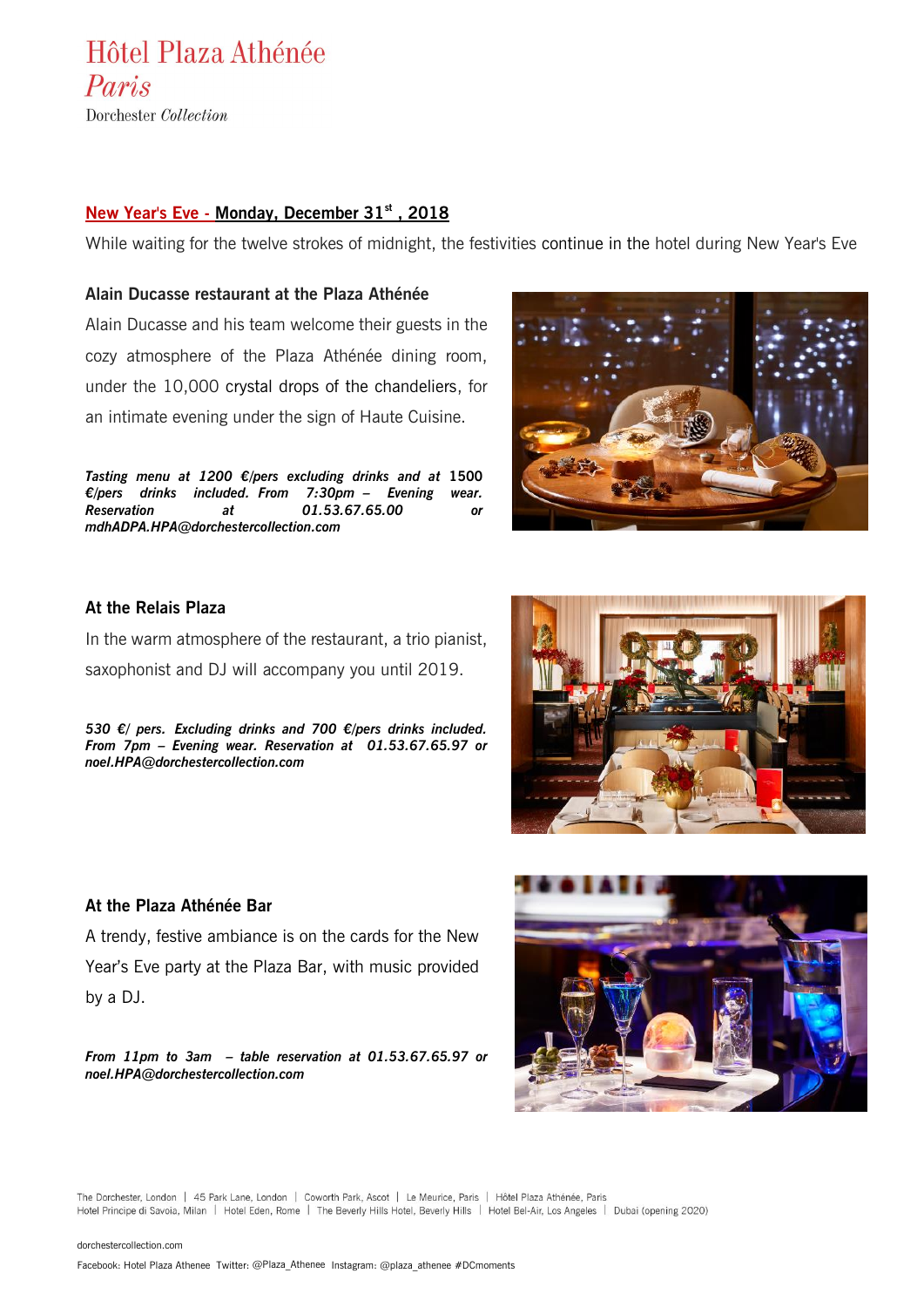# Hôtel Plaza Athénée

Paris

Dorchester Collection

#### **New Year's Day - Tuesday, January 1st, 2019**

The breakfast room welcomes the morning guests while a brunch is served in the private lounges. For

lunch, let yourself be tempted by the new year suggestions at the Relais Plaza



**Parisian Brunch, in one of our private rooms**

A brunch buffet including hot drinks, fruit juice and champagne.

*From 12am – 2pm - 185€/pers (85€for children under 12) Table reservation at 01.53.67.65.97 or noel.HPA@dorchestercollection.com*



#### **Lunch at the Relais Plaza**

The Relais Plaza team welcomes you with the "New Year suggestions" but also a wide choice a la carte, to start 2019 the right way!

*From 12 am - 2:30pm*

And last but not least, for those who will not have an opportunity to drop in or share these magic moments at the Plaza Athénée, we have created :

#### *The Yulelog l'Hotel Plaza Athénée*

**Angelo Musa,** World Pastry Champion and Meilleur Ouvrier de France et **Alexandre Dufeu,** pastry chef at the Hotel Plaza Athénée, have imagined for Christmas a 100% gourmet creation to share ! Indeed, they had fun recreating a charming pine forest which is exquisitely decorated in white and made up of seven fir trees! Although they come in a range of different shapes, the **snow-covered conifers** all offer a combination of flavours and textures that are identical, those of **100% Vanilla,** a signature dessert of the Hôtel Plaza Athénée which was created by Angelo Musa.

*Serves : 7 people ; Price : 120€ incl. All taxes Reservation from 01/12/2018 by email at [noel.HPA@dorchestercollection.com](mailto:noel.HPA@dorchestercollection.com) or 01.53.67.65.97* 



The Dorchester, London | 45 Park Lane, London | Coworth Park, Ascot | Le Meurice, Paris | Hôtel Plaza Athénée, Paris Hotel Principe di Savoia, Milan | Hotel Eden, Rome | The Beverly Hills Hotel, Beverly Hills | Hotel Bel-Air, Los Angeles | Dubai (opening 2020)